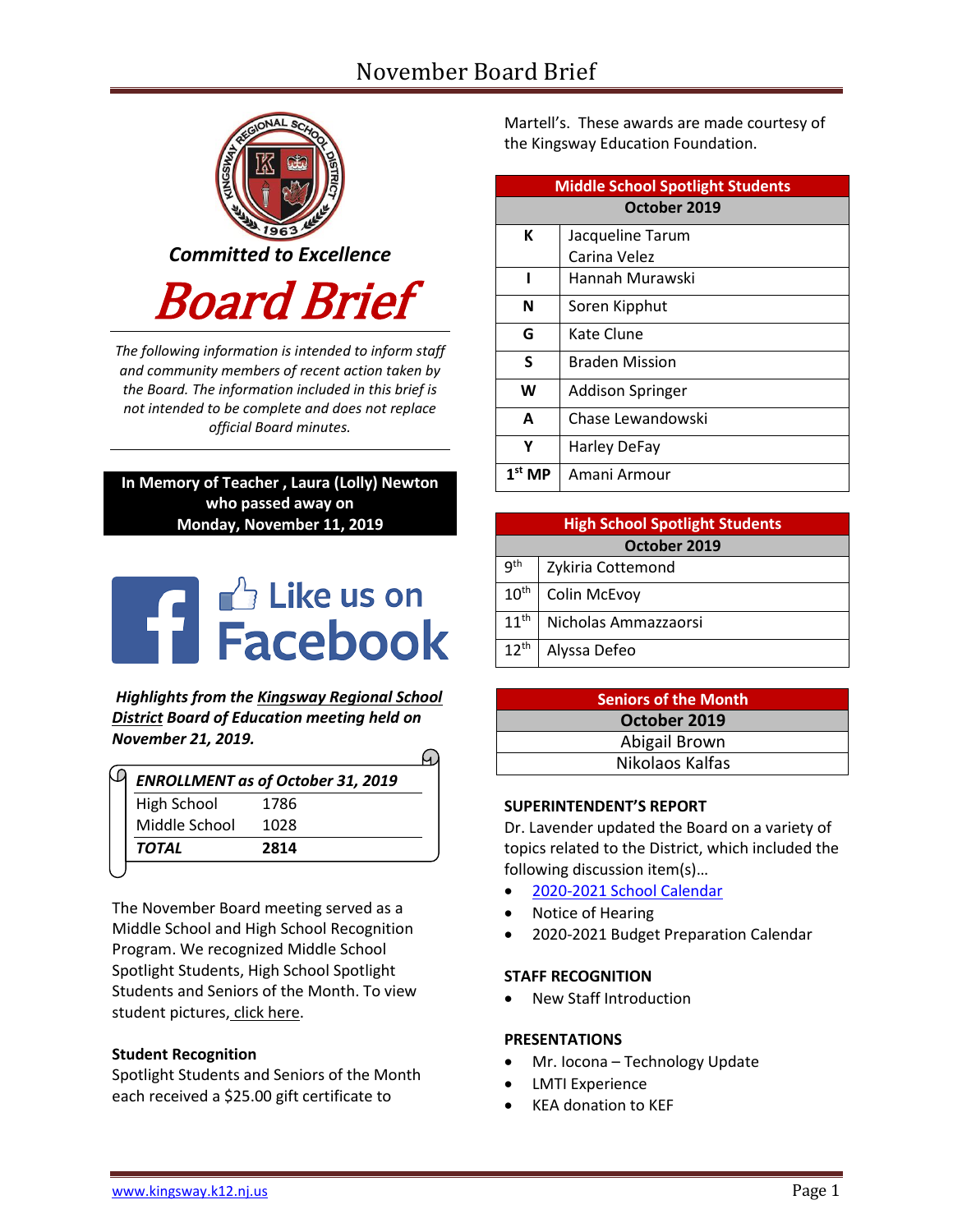## **ATTENDANCE SUMMARY**

*2019-2020 Monthly Average % of Students in Attendance for October 2019:*

| 2019-2020 Monthly Average %<br>of Students in Attendance |       |                                         |                            |  |  |
|----------------------------------------------------------|-------|-----------------------------------------|----------------------------|--|--|
| Grade<br>Level                                           | Oct % | 2019-<br>2020<br><b>YTD</b><br>Avg<br>% | Past<br>6 Year<br>Avg<br>℅ |  |  |
| 7                                                        | 96.9  | 97.4                                    | 95.5                       |  |  |
| 8                                                        | 96.3  | 97.0                                    | 94.9                       |  |  |
| <b>Total MS</b><br>Average                               | 96.6  | 97.2                                    | 95.2                       |  |  |
| 9                                                        | 96.0  | 96.6                                    | 94.8                       |  |  |
| 10                                                       | 94.7  | 95.6                                    | 94.4                       |  |  |
| 11                                                       | 95.4  | 96.0                                    | 93.4                       |  |  |
| 12                                                       | 92.9  | 94.3                                    | 92.2                       |  |  |
| <b>Total HS</b><br>Average                               | 94.8  | 95.6                                    | 93.8                       |  |  |
| <b>District</b><br>Average                               | 95.7  | 96.4                                    | 94.5                       |  |  |

#### **PERSONNEL**

## **District Employment**

- Non-Certified Staff:
	- Antoinette Hawk (Cafeteria Worker)
- Resignation:
	- Heather DiTullio (Cafeteria Worker)
- Substitute:
	- Jonathan Ammaturo (Custodian)
	- Christina Armstrong (Bus Aide)
	- Brett Matteucci (Custodian)
	- Justin McCann (Custodian)
- Professional Learning Workshop Presenters:
	- Donna Carpenter (Ins & Outs of New College Board On-line AP Classroom)
	- Christina Smith (Ins & Outs of New College Board On-line AP Classroom)
- Practicum/Internship:
	- Allyson Link (Melissa Lachall School Psychology – Practicum)
	- Catie Koeing (Robert Baerman Athletic Training – Internship)

 Noah Underwood (Robert Baerman – Athletic Training – Internship)

# **High School Employment**

- Certified Staff:
	- Meredith Alexander (Assistant Principal)
	- Michelle Beech (LTS Counselor)
- Schedule "B":
	- Various positions were approved
- Leaves of Absence:
	- Carol Ewald (Family and Consumer Science Teacher)
	- Stephanie Champion (Administrative Assistant)
	- Edward Moody (History Teacher)
	- Reena Ninan (Science Teacher)

# **Middle School Employment**

- Resignation:
	- Thomas Shute (Paraprofessional)
- Leaves of Absence:
- Amanda Leto (Italian Teacher) **FUNDRAISERS**
- **11/3/2019 to 11/17/2019 –** The Swimming and Diving Team sold Thanksgiving pies.
- **11/20/2019 to 12/10/2019 –** The SURE Group will be collecting items to donate to the Family Promise Group.
- **12/2/2019 to 12/13/2019 –** The Renaissance Program will be selling school spirit wear.
- **11/21/2019 to 12/5/2019 –** The Dance team will be selling tickets to the Philadelphia Wings game.
- **11/27/2019 to 12/10/2019 –** The DECA students will be selling spirit sleeves.
- **11/21/2019 –** The FCA group hosted a volleyball tournament.

## **FIELD/ TRIPS/ASSEMBLIES**

- **12/2/2019** The Kingsway Scholastics will be traveling to the Wells Fargo Center.
- **12/3, 12/10, 12/17, 1/17, 1/14, 1/21 and 1/28/2020 –** The STEP students will be traveling to Cinder Restaurant.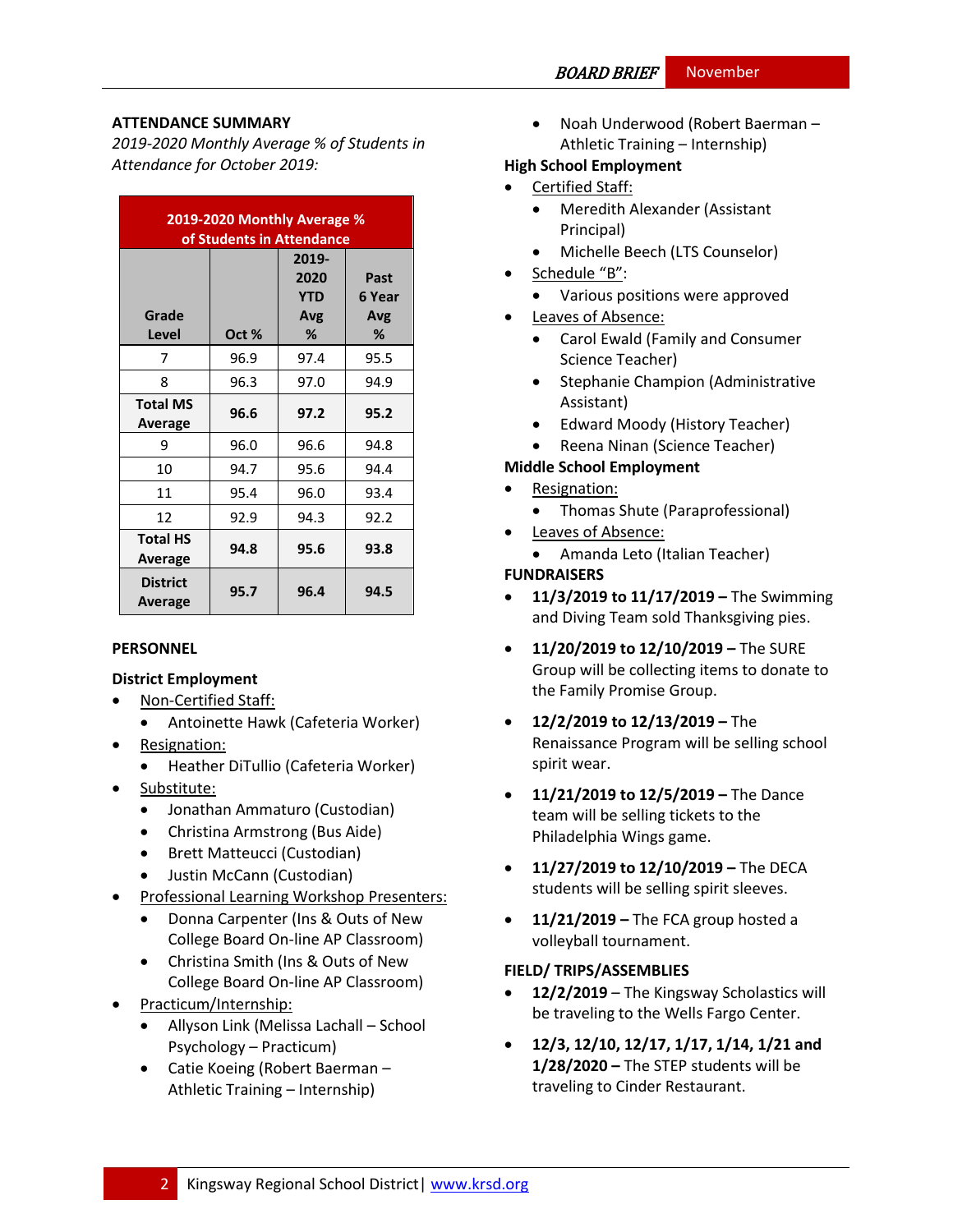- **12/3/2019 –** The STEP group will be traveling to Target and Chick-Fil-A.
- **12/4/2019**  The STEP students will be traveling to Target and Chick-Fil-A.
- **12/11/2019**  The STEP student will be traveling to the Deptford Mall and Chick-Fil-A.
- **12/12/2019**  The SURE group will be traveling to Family Promise of Gloucester County.
- **12/16/2019**  The Student Council will be traveling to the State office meeting.
- **12/19/2019 –** The Gospel Choir will be traveling to the Mullica Hill Parish Center.
- **1/14/2020**  The BLA students will be traveling to Villanova University School of Business.
- **1/28/2020 –** The STEP group will be traveling to Shoprite.
- **2/13/2020 –** The Jazz Ensemble will be traveling to Rowan University.
- **3/10/2020 –** The STEP student will be traveling to the Rowan Planetarium.
- **4/2/2020**  The SURE group will be traveling to a competition and awards ceremony.
- **4/15/2020**  The Senior Chorus and Gospel Choir will be traveling to New York City.

## **RESEARCH PROJECT**

• None

## **[POLICY](http://www.straussesmay.com/seportal/Public/DistrictPolicyTOC.aspx?id=f0cc945ef3894b8d9ad5f87d948ca425&PolicyID=)**

The Board recommended the following for **FIRST** reading for revisions and/or adoption.

• None

The Board recommended the following for **SECOND** reading for revisions and/or adoption.

None

# **PROGRAMS**

The Board approved the following programs:

 Nursing Services Plan 2019-2020 School Year

## **AWARDS AND SCHOLARSHIPS**

The Board approved the following awards and scholarships:

• The Scrabbler Award

#### **FOREIGN EXCHANGE STUDENTS**

• None

#### **OUT OF DISTRICT PLACEMENT**

Various placements were approved

#### **EMERGENCY DRILLS/CALLS**

| <b>School/Date</b> | Time            | <b>Drill</b>            |
|--------------------|-----------------|-------------------------|
| <b>MS</b>          | Start: 08:30 AM | Stage 2 evacuation      |
| 10/03/2019         | End: 09:30 AM   | and alternate           |
|                    |                 | evacuation drill        |
| <b>MS</b>          | Start: 09:15 AM | Precautionary           |
| 10/18/2019         | End: $09:28$ AM | Lockdown                |
| <b>MS</b>          | Start: 02:02 PM | Fire Drill              |
| 10/21/2019         | End: $02:10$ PM |                         |
| HS/MS              | Start: 07:00 AM | <b>Bus Emergency</b>    |
| 10/16/2019         |                 | <b>Evacuation Drill</b> |
| <b>HS</b>          | Start: 01:45 PM | Fire drill              |
| 10/17/2019         | End: $01:50$ PM |                         |
| <b>HS</b>          | Start: 08:15 AM | <b>Active Shooter</b>   |
| 10/31/2019         | End: $08:45$ PM | Tabletop                |

#### **BUSINESS, FACILITIES & FINANCE**

- **The Board approved the Board Secretary's Report and Bill List.**
- **Receipt and Acceptance of Student Activity and Athletic Account Financial Reports.**  The Board accepted the Student Activity and Athletic Account Financial Reports for the period ending October 2019.
- **Grant Application.** The Board authorized the application for the Pet in the Classroom Grant.
- **Transportation Jointure with Cherry Hill Public School District.** The Board approved a transportation jointure with the Cherry Hill Public School District.